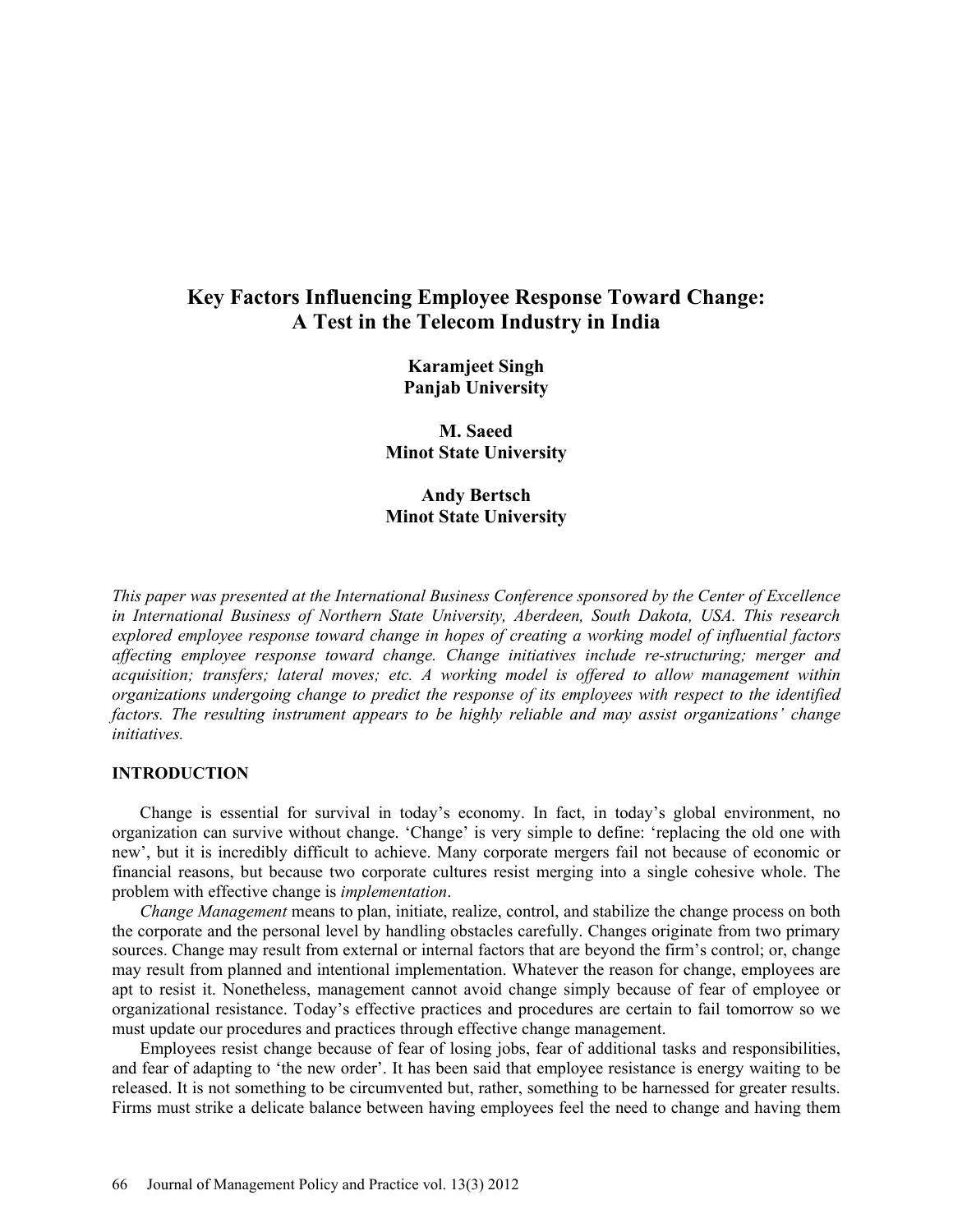feel overwhelmed by change; otherwise the change will result in shock, denial, anger, strike, bargaining, depression, and the like. So it becomes important for management to analyze the factors that influence employee response towards change and to deal with them in a manner that facilitates the smooth incorporation of the change into the existing system. It is perceived that the change process always passes through seven phases. These seven phases of change are (i) shock and surprise; (ii) denial and refusal; (iii) rational understanding; (iv) emotional acceptance; (v) exercising and learning; (vi); realization; and (vii) integration. Only if change managers understand these phases of change, and only if they act accordingly, will they be able to successfully manage change processes without destroying employee's motivation and commitment.

The rate of change in management within organizations is growing at a rapid pace. A study by the American Management Association revealed that 84% of US companies were in the process of at least one major change initiative, while 46% said they had three or more change initiatives in progress (Peak, 1996). Organizations are under tremendous pressure to execute changes in management in order to survive in increasingly turbulent environments. Management scholars know that increasing the occurrences of change negatively affects productivity as employees resist the change efforts. Employees may be highly skeptical of planned change initiatives and both actively and passively resist change, resulting in unsuccessful change efforts, decreases in morale or productivity, and increases in turnover or subsequent organizational failures (Dervitsiotis, 1998; Eby *et al*., 2000; Greiner, 1992; Goldstein, 1988; Osterman, 2000). Conversely, effective management recognizes that positive employee response toward change is often vital to achieving organizational goals (Eby *et al*., 2000; Martin, 1998). Past literature has identified important employee responses for successful change efforts within organizations. Research suggests that successful implementation of planned change may depend on an environment that is conducive to innovation and change (Glover, 1993; Zammuto and O'Connor, 1992).

The authors of this study seek to identify and analyze the factors influencing employee response toward change. In order to identify the influencing factors, three large Information Technology companies operating in India that have recently implemented significant change were identified and analyzed. A relevant survey was conducted on each organization's employees to determine their feedback and responses.

## **LITERATURE REVIEW**

Vakola and Nikolaou (2005) argue that good and effective relationships with employees are very important for formulating positive attitudes towards change and consequent success of a change initiative. They find that the most significant factor affecting employee attitudes toward change is occupational stress. The indicators of occupational stress are work relationships, work-life balances, overload, job security, control, resources and communication, pay benefits, and aspects of job. These factors may cause negative attitudes toward change and therefore inhibit change processes. They suggest that to ensure success of any change program, management must reduce occupational stress.

Lowder (2009) classifies the organizational change within four-level framework as processual change, functional change, cultural change and power change. Every change is likely to bring denials, anger, bargaining depression and acceptance. He argues that every adaptive leader must embrace a multidimensional paradigmatic perspective including systems approach and actors approach to create an adaptive work environment and ensure successful implementation of change.

Vithessonthi and Schwaninger (2008) try to establish a relationship between employee resistance to change and job motivation and self-confidence for learning and development and find negative relationship between employee resistance to change and job motivation while there self-confidence for learning and self development was not associated with employee resistance.

Zwick (2000) uses a unique firm-level data set of German firms and finds that employee opposition is not only related to institutional factors, psychological factors, or union activities but is closely related to business strategies, goals of innovation or change, and firm size and sector. He finds that employee resistance to change is less if the strategy of the business is differentiation and is more if the strategy is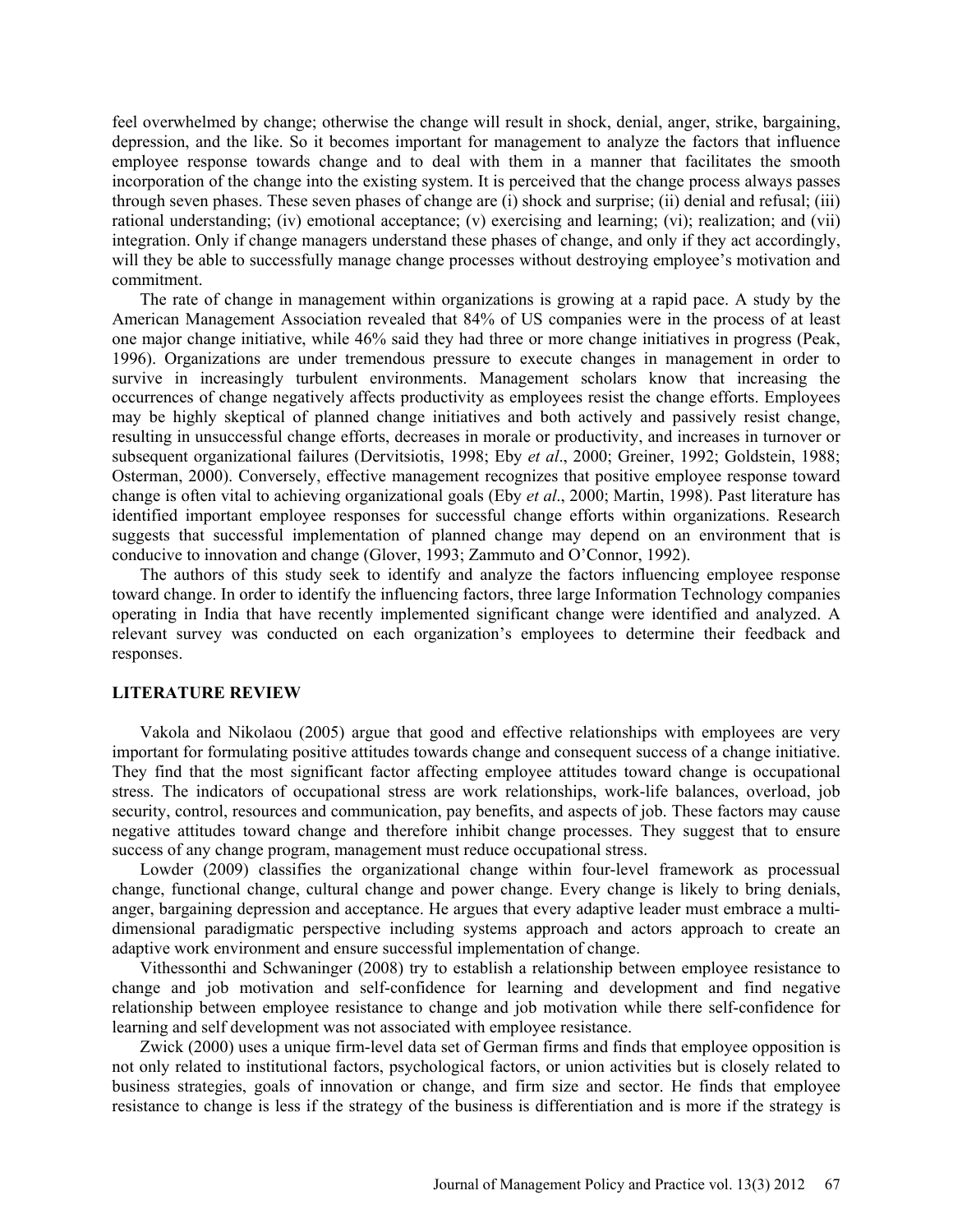gaining competitive advantage by lowering costs and prices. He also finds that if the goal of change is to increase the performance of employees then resistance is greater compared to the situation when the goal is to increase product range by innovation. Lastly, employees oppose change less in smaller and computer software and technical consultancy sector as compared to other sectors.

#### **The Change Environment**

The general perception is that employees will display positive response towards the changes in management *after* they have been trained and have experienced the benefits of these changes. It has been suggested that individuals progress through phases of acceptance of change (Isabella, 1990; Kets de Vries and Miller, 1984; Janssen, 1982). That is, after a change has been introduced in an organizational system, employees tend to fear the unknown and demonstrate limited support for management and the proposed change effort. After training has been conducted and employees have had initial experiences with how the change initiative will impact them, they may demonstrate greater understanding and support of the change initiative. This research is focused on the interim period when sufficient training has not yet been provided or prior to the employees having clarity on the proposed or implemented changes. While the factors influencing employee response towards changes in management are seen as vital to successful organizational transformation, very few studies have gathered empirical data on employee response with respect to the critical factors before and after the change effort has been initiated in that organization.

## **Employee Resistance towards Changes**

Millions of dollars are spent each year by corporations to increase profits through the implementation of new processes, updated systems, and acquisition of companies (i.e. "change"). It is becoming commonplace for corporations to readjust annual profit outlook due to lackluster results. Organizational and economic benefits sustained from restructuring projects are not only a result of a network of business processes and technologies; but also the acceptance and involvement of employees with respect to these changes. It is common knowledge that many employees will resist change. Their resistance and their choices influence the success of any organization's change projects. Employee resistance has a great impact on productivity, employee morale, and ultimately employee turnover.

When change initiatives are implemented within an organization, employees may experience considerable anxiety about letting go of the known and moving to an uncertain future. People may be unsure whether their existing skills and contributions will be valued in the future. They may also have significant questions about whether they can learn to function effectively and to achieve benefits in the new situation (Tichy, 1993). This resistance to change can be divided into three main classifications: technical resistance, political resistance, and cultural resistance. *Technical resistance* is derived from the habit of following common procedures and the consideration of past effort in maintaining the status quo. *Political resistance* is a type of resistance that arises when organizational change threatens powerful stakeholders, such as top executives. Political resistance often arises due to an implied change in the allocation of scarce resources, such as capital, budgets, and quality employees. *Cultural resistance* takes the form of systems and procedures that reinforce the status quo, promoting conformity to existing values, norms, and assumptions about how things should operate (Cummings & Worley, 2005).

An area of focus for this study is employee resistance toward change. Change is a common occurrence within organizations and resistance to change is just as common. There are several types of resistance to change. Understanding these different types can help in understanding ways to reduce resistance and encourage compliance with change. Models used to analyze employee resistance to change are sometimes discussed at various organizational levels such as organization-level resistance, group-level resistance, and individual-level resistance (George et al., n.d.).

### **Organization-Level Resistance**

Organization-level resistance includes resistance to change due to power and conflict, differences in functional orientation, mechanistic structure, and organizational culture. This type of resistance stems from *power and conflict* when a change initiative benefits one department within the organization while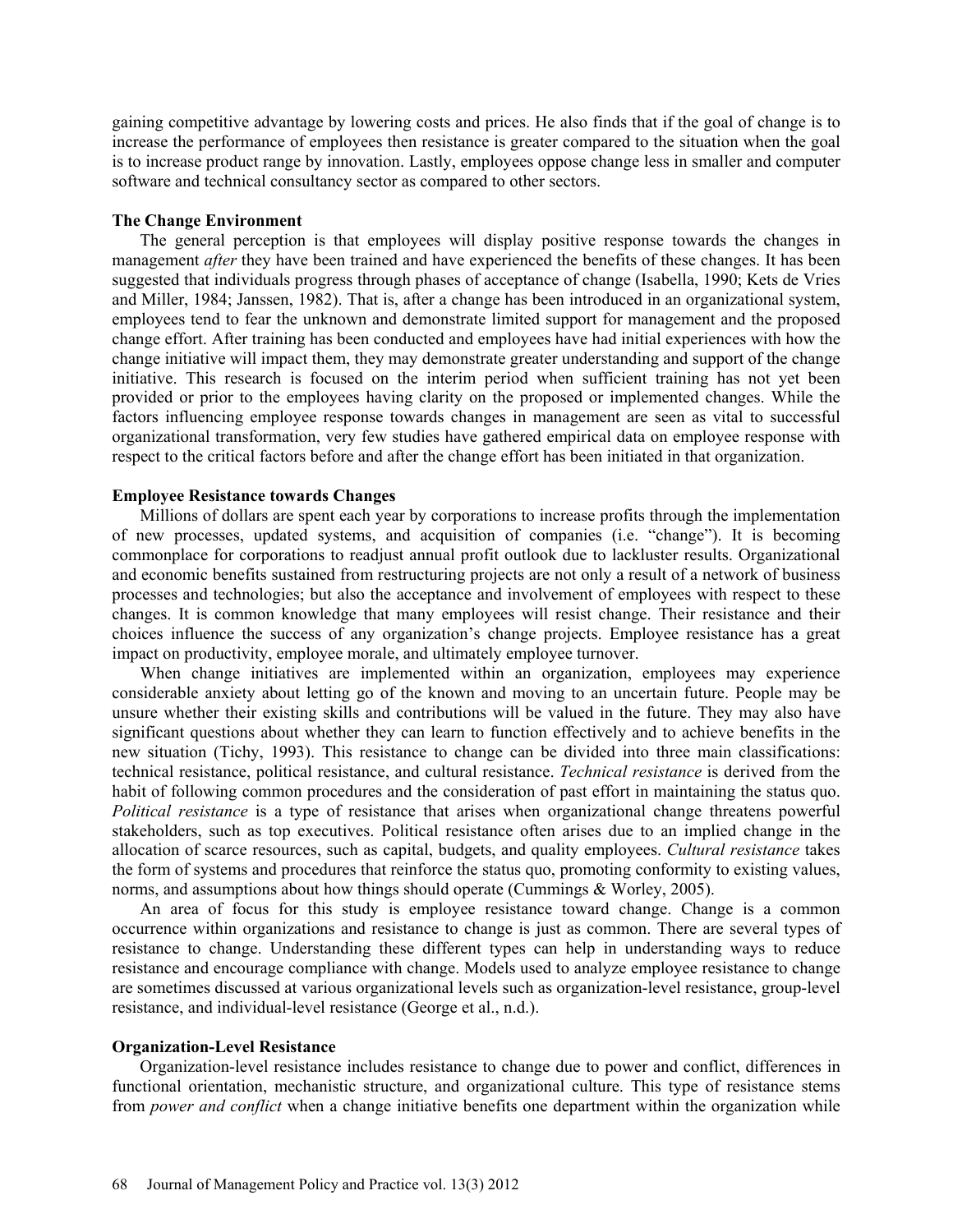harming another department within the organization. Resistance to change due to differences in *functional orientation* occurs because employees or departments with different functions will see problems and issues differently, thus making it harder to come to an agreement regarding change. Resistance caused by the *mechanistic structure* of an organization occurs because employees working "within a mechanistic structure are expected to act in certain ways and do not develop the initiative to adjust their behavior to changing conditions". Resistance due to *organizational culture* occurs when change disrupts the values and norms within the organization's culture (George et al., n.d.).

## **Group-Level Resistance**

Group-level resistance includes resistance to change due to group norms, group cohesiveness, and groupthink and escalation of commitment. When change alters interactions between group members due to changes in task and role relationships within a group, *group norms* are disrupted and resistance can occur. Resistance due to *group cohesiveness* occurs because members of a cohesive group wish to keep things such as members or tasks the same within the group. Resistance due to *groupthink and escalation of commitment* occurs because members ignore negative information, even when they realize that their decisions are wrong, in order to agree with each other, thus making a change in group behavior incredibly difficult.

## **Individual-Level Resistance**

Individual-level resistance includes resistance to change due to uncertainty and insecurity, selective perception and retention, and habit. *Uncertainty and insecurity* can result in resistance when employees do not know what the outcome of the change will be. When employees direct attention to how the change will affect their department, their function, or them personally, they are exhibiting *selective perception and retention* as a type of resistance to change. Resistance due to *habit* occurs when employees are comfortable in their daily habits and do not want to alter.

## **Exhibiting Resistance to Change**

The ways that employees exhibit resistance to change include passive resistance, active resistance, and aggressive resistance. Employees passively resist change when they harbor negative feelings and opinions. This may include "agreeing verbally but not following through, feigning ignorance, and withholding information" (Bolognese, n.d.). When an employee is actively resisting change, (s)he is actively opposing the change with more overt behavior such as participating in strikes or increased absenteeism. Behaviors that include attempts to block the change effort are classified as aggressive resistance to change. Signs of aggressive resistance may include subversion or sabotage. Aggressive resistance is rare and can become dangerous.

## **Positive Resistance**

Resistance is often perceived negatively, and employees who resist are viewed as disobedient and obstacles the organization must overcome in order to achieve the new goals. In certain instances, employee resistance may play a positive and useful role in organizational change. Insightful and wellintended debate, criticism, or disagreement do not necessarily equate to negative resistance; but rather, may be intended to produce better understanding as well as additional options and solutions. De Jager (2001, p. 25) claims, "the idea that anyone who questions the need for change has an attitude problem is simply wrong, not only because it discounts past achievements, but also because it makes us vulnerable to indiscriminate and ill-advised change".

Piderit (2000) points out that positive resistance by employees may be withheld as a result of an employee's ethical principles or by desire to protect the organization. However, positive resistance from employees may force management to rethink or reevaluate a proposed change initiative. It also functions as a filter which can help organizations choose from all possible changes the one that is most appropriate to the current situation. According to de Jager (2001), "resistance is simply a very effective, very powerful, very useful survival mechanism" (p. 26). Folger & Skarlicki (1999) claim "that not all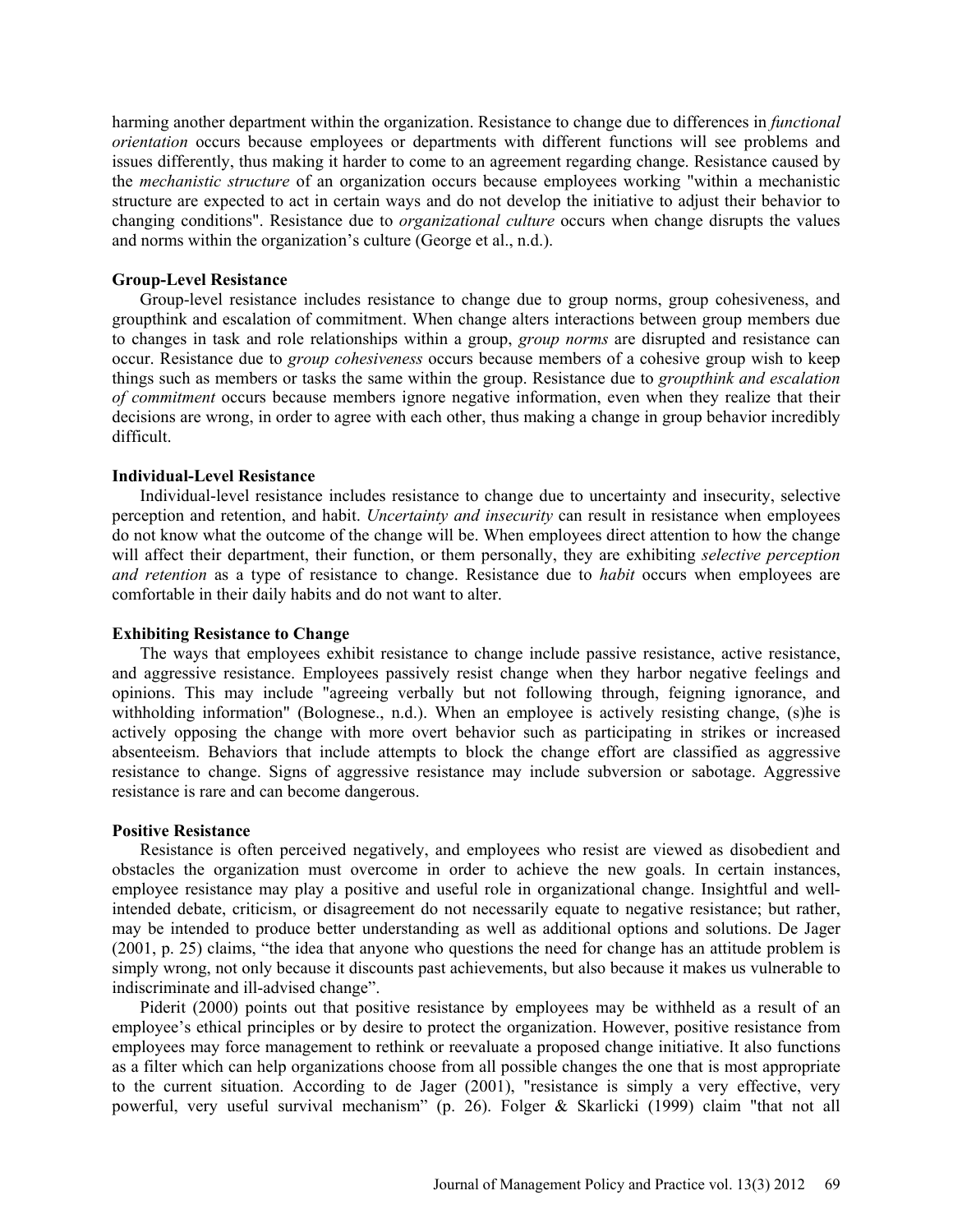interventions are appropriate as implemented -the organization might be changing the wrong thing or doing it wrongly. Just as conflict can sometimes be used constructively for change, legitimate resistance might bring about additional organizational change" (p. 37).

## **Transition and Transitional Phenomena**

The process of change is simply moving from the current way of doing things to a new and different way of doing things. Bridges (1991) believes that it isn't the actual change that individuals resist, but rather the transition that must be made to accommodate the change. He states, "change" is not the same as "transition". Change is situational: the new site, the new boss, the new team roles, the new policy, a new culture, etc. Meanwhile transition is the psychological process people go through to come to terms with the situations and new environments. Change is external while transition is internal. Unless transition occurs, change will not.

The theory of transitional phenomena provides valuable insight into organizational re-structuring and employee resistance. It explains that change will occur spontaneously only when people are prepared to relinquish what they hold dear for the purpose of acquiring something new or if they can find a way to bring that which was valued in the old into the new. The organization must assist its employees in "letting go" of the current way and moving forward to the new way. Apart from that, the theory of transitional phenomena also suggests that in situations of voluntary change the person doing the changing must be in control of the process.

#### **Managing the Change Management**

Change is essential for survival in today's economic environments. To be successful with change efforts, organizations will do well to circumvent negative employee resistance to change. When negative forms of resistance to change exist, organizations and employees are left in a conflicting environment. There are various measures and actions that an organization's leadership can take in order to reduce resistance due to uncertainty and insecurity. This type of resistance can be countered with education and communication (Kotter, n.d.). Management must explain why the change is needed, identify the benefits of the change to individuals and departments, and be willing to answer all questions as they arise. Topics regarding the change that must be covered are why, what, when, where, and how (Woldring, n.d.). Communication between management and employees can occur in the form of discussion groups, memos, formal reports, scheduled meetings, one-on-one meetings, etc. It is equally important for management to ensure that the employees have clear understanding after the educational and communication activities; education and communication has little value without understanding.

If management does not understand, accept, and make an effort to work with resistance, it can undermine even the most well-intentioned and well-conceived change efforts. Coetsee (1999, p. 205) states "any management's ability to achieve maximum benefits from change depends in part of how effectively they create and maintain a climate that minimizes resistant behavior and encourages acceptance and support". Studies show that the change associated with an initiative or project implementation will impact how stakeholders perceive their role.

In the initial stages of any change process, expectations or impressions are created based upon the perceptions of benefits as a result of the transformation. From these expectations, employees will seek clarification of how the change initiative will impact them and their work group. Should they face negative perceptions due to inappropriate answers, their productivity will begin to diminish. The lack of information or the presence of misinformation will cause them to fill in the blanks for themselves with information that may or may not be factual, thus creating barriers to the change. On the other hand, should their questions be addressed effectively and they see how they will eventually fit into the solution, their perception would be positive which leads to an increase in productivity.

Generally, employee resistance can be easily managed by knowing the factors for employee resistant. There are four main factors that cause employees to resist change:

- 1. employees are usually unaware of the change initiative;
- 2. employees do not understand how the change will affect them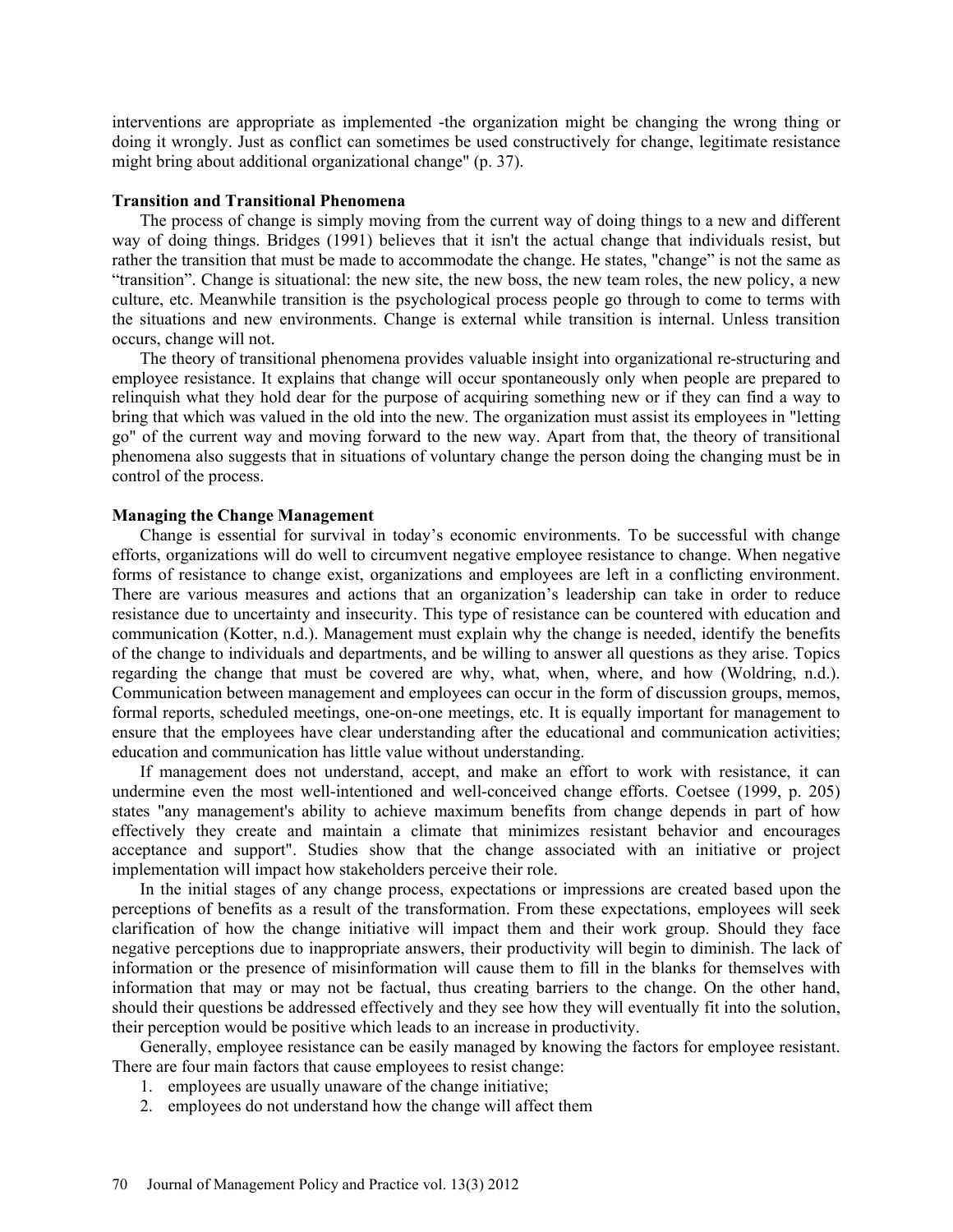- 3. employees are worried how the transformation may change their roles and responsibilities; and,
- 4. Employees are concerned if they will be able to master the needed skills and knowledge to perform in the changed environment.

Thus, based on these four factors, top management can actively play the role in assisting the employees to cope with the changes. Basically, management can communicate the change measures and how the change will affect the employees. The necessary training, skills, resources, and other materials should also be prepared in order for the affected employees to cope with the changes. This is especially true if the transformation will change their roles and responsibilities. Such training and assistance can be offered via a proven change management program with a proven change management methodology that will reduce employee resistance. This can help lessen any dip in employee productivity.

Employees can also participate in four stages of engagement. The outcome is that each impacted stakeholder group is empowered to develop their own change implementation plan. These four stages of engagement are (i) Ready **-** Engage us to be Ready; (ii) Set **-** Set my direction; (iii) Go **-** Go – Develop my Skills; and (iv) Perform **-** Continuously Perform.

At each stage of engagement, the change affecting each stakeholder group and the relevant change components are analyzed. Appropriate change activities for that stage and that stakeholder group are determined. These four stages utilize eight change components: *Executive Sponsorship & Stakeholder Management, Team Readiness, Organization Change Readiness, Communication, Organization Design and Transition, Education and Training, Engaging Ownership, and Performance Readiness.*

Implementing the eight change components in conjunction with the stages of engagement will result in stakeholders building a comprehensive understanding of the following key aspects of managing change:

- Why changes are needed and how employees and the business will be impacted.
- Why, when, and how the changes will be implemented.
- Importance of checkpoints to monitor and adjust the plan accordingly based upon employee awareness and understanding of the required changes.
- Social, process and technical skills education and training required to be successful in the new business environment.
- Establish readiness criteria to determine if employees have developed the skills and knowledge to operate effectively in the new business environment.
- Metrics designed to align desired performance and behavioral changes with business objectives to ensure benefit sustainability and continuous improvement.

These action items are examples of some of the activities that management can use to engage their employees in order to cope with the challenges of resistance toward change.

## **Problem Formulation**

The twenty first century has seen almost all organizations undergoing some kind of change varying from re-structuring, downsizing, retrenchment, layoffs, merger and acquisition, and even bankruptcy. These changes will mainly affect the employees within that organization. Many employee-related matters do not remain unchanged or become unclear such as job security, employee benefits, changes in job scope and work processes, and multi-tasking. Such changes will often create anxiety and uncertainty among employees. Generally, people naturally refrain from moving out of a current position especially if they feel comfortable in such positions. People resist change due to fear of the unknown, uncertainty due to any form of changes, and fear of moving out of comfort zones. This fear often creates resistance among the employees.

For this study, six demographic factors have been selected as variables that influence employee response towards change. The six factors are (1) Gender; (2) Age; (3) Income; (4) Years of service to the organization; (5) Academic qualifications; and (6) Job position. This research is guided by a specified time-frame. Generally, the change in management has an impact on the employee for a specific time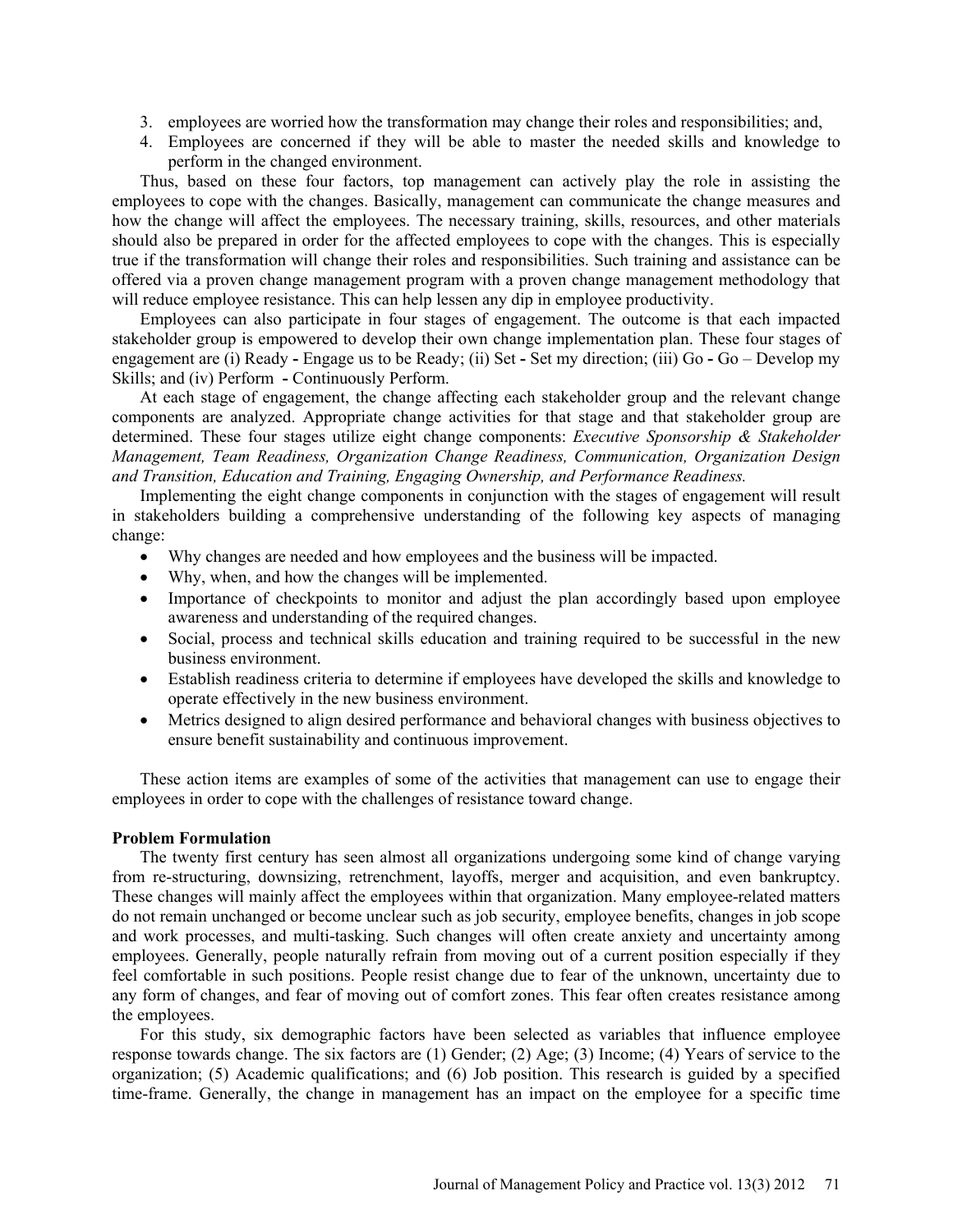frame only. It may not be a lasting impact because employees are either able to adapt to these changes or they may voluntary or involuntary separation if they are unable to cope with the changes.

Organizations that experience a change in management usually take the first year to analyze its current policies and practices, plan its counter measures, and execute the new changes in the management. The next three to four years would be crucial to this research as the employee response (whether positive or negative) toward the change initiative would be very significant during this period. Therefore, in order to ensure the validity of this research, the analysis is carried out on the sampled organizations that have experienced changes in management within the last five years. However, the specified time-frame is very subjective and heavily depends on the type of changes introduced, characteristics of individual employees, compatibility of the companies involved in the merger and acquisition, leadership style of the new top management, and other factors.

The research is subject to certain boundaries. For example, the degree of changes in management may differ from organization to organization which influences employee response. However, the authors maintain that the current research serves is a valid contribution as it enables other organizations to predict and anticipate employee behaviors and responses should the organization experience change initiatives.

## **Research Question**

Can a reliable instrument be designed to measure demographic factors such as Gender, Age, Income, Years of Service, Academic Qualifications, and/or Job position and correlate those variables' influence on employee response toward change initiatives in their organization?

### **Research Objectives**

- 1) To determine if gender is a reliable variable in employee response toward change.
- 2) To determine if age is a reliable variable in employee response toward change.
- 3) To determine if income level is a reliable variable in employee response toward change.
- 4) To determine if years of service is a reliable variable in employee response toward change.
- 5) To determine if academic qualifications is a reliable variable in employee response toward change.
- 6) To determine if job position is a reliable variable in employee response toward change.

## **Theoretical Framework & Hypotheses**



Based on the presented theories and research materials, a conceptual framework is presented above and designed as such that positive response occurs when employees are able to adopt and accept the change initiative in their organization. Alternately, negative responses are classified as when employees' resist change in their organization.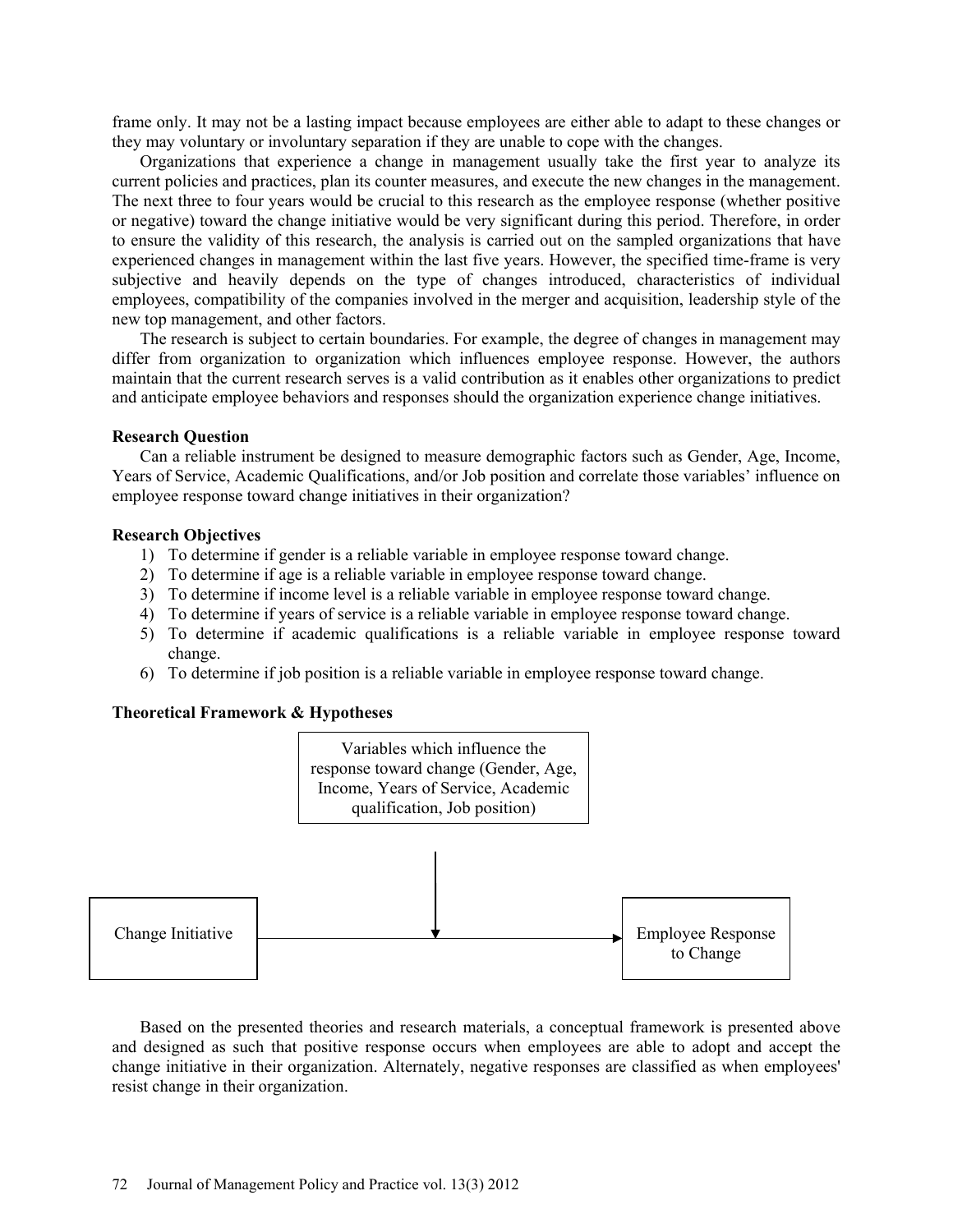#### **METHODOLOGY**

The data for testing the instrument was collected using a close-ended survey divided into two main sections. The first section consisted of six independent variables which are hypothesized as affecting employee response to change initiatives. The second section measures employee perceptions across several variables. There are 18 questions in the second section that cover areas such as job satisfaction, working environment, relationship with the management, motivation, benefits and remuneration, stress and the like.

Almost every organization undergoes transformation in order to remain or survive in the business. Some of these changes are unavoidable and present few, if any, alternatives. Some change efforts – such as mergers or acquisitions – create management changes within an organization. Changes in management usually result in changes in leadership styles and organizational cultures which directly impact employees. Other significant changes directly affecting an employee include employee transfers or other movements within an organization. Interdepartmental employee transfers result in new direct management for the employee. Other forms of change that can directly impact an employee include changes in top management, restructuring, downsizing, strategy deployment, quality-driven change, technology change, culture change, business expansion, and the like. In order to test the theoretical model described in this paper, a specific industry and country were identified and described herein.

### **Introduction of Telecommunication in India**

The `telecom revolution', which arrived in India in the 19th century, continues with great momentum in the 21st century. India's 21.59 million-line telephone network is the largest in Asia, 3rd largest among emerging economies (after China and Republic of Korea), and the 12th largest in the world. India's telecom network comprises of 27,753 telephone exchanges. The total number of stations connected to National Subscriber Dialing (NSD) is over 18,000 and this is increasing quickly. Yet the present teledensity is very low at about 2.2 per hundred persons, offering a vast scope for growth. In the field of International communications, tremendous progress was made by the use of Satellite Communication and submarine links. It is therefore not surprising that India has one of the fastest growing telecommunication systems in the world with system size (total connections) growing at an average of more than 20 percent over the last 4 years.

The telecommunication companies in India have witnessed stupendous growth over the last eighteen years due to the liberal economic policy adopted by the government of India. The economic renaissance affected in the early 1990s brought around a paradigm shift on the overall business scenario of India. The telecommunication companies in India went through a huge make-over during the implementation of the open-market policy of India. The erstwhile closed market policy was replaced by a more liberal form of economic policy. A whole new form of Indian Telecommunication Policy was drafted to compliment the change effected in the economic policy of India. The amendment affected the new telecommunication policy of India and made huge changes with respect to investments and entry of Foreign Direct Investments (FDI) and Foreign Institution Investors (FII) into the virgin Indian telecommunication market. This resulted in a proliferation of private, domestic, and foreign telecommunication companies in India. The economic contribution made by these newly formed telecommunication companies of India is worthy of mention as this industry witnessed accelerated growth along with the Indian Information Technology industry. The robust growth of the Indian economy after the economic liberalization in the 1990s induced massive changes in telecom policies by the 'Telecom Regulatory Authority of India' (TRAI) and 'Department of Telecommunication' (DOT), under the Ministry of Telecommunication of India. The main aim of these telecommunication companies in India is to provide basic telephony services to each and every Indian.

With the advent of private telecommunication companies in India, the industry witnessed introduction of mobile telephones into the Indian market and it quickly became popular among the Indian population. Today two types of mobile phone service providers operate in the Indian market: Global System for Mobile Communications (GSM) and Code Division Multiple Access (CDMA).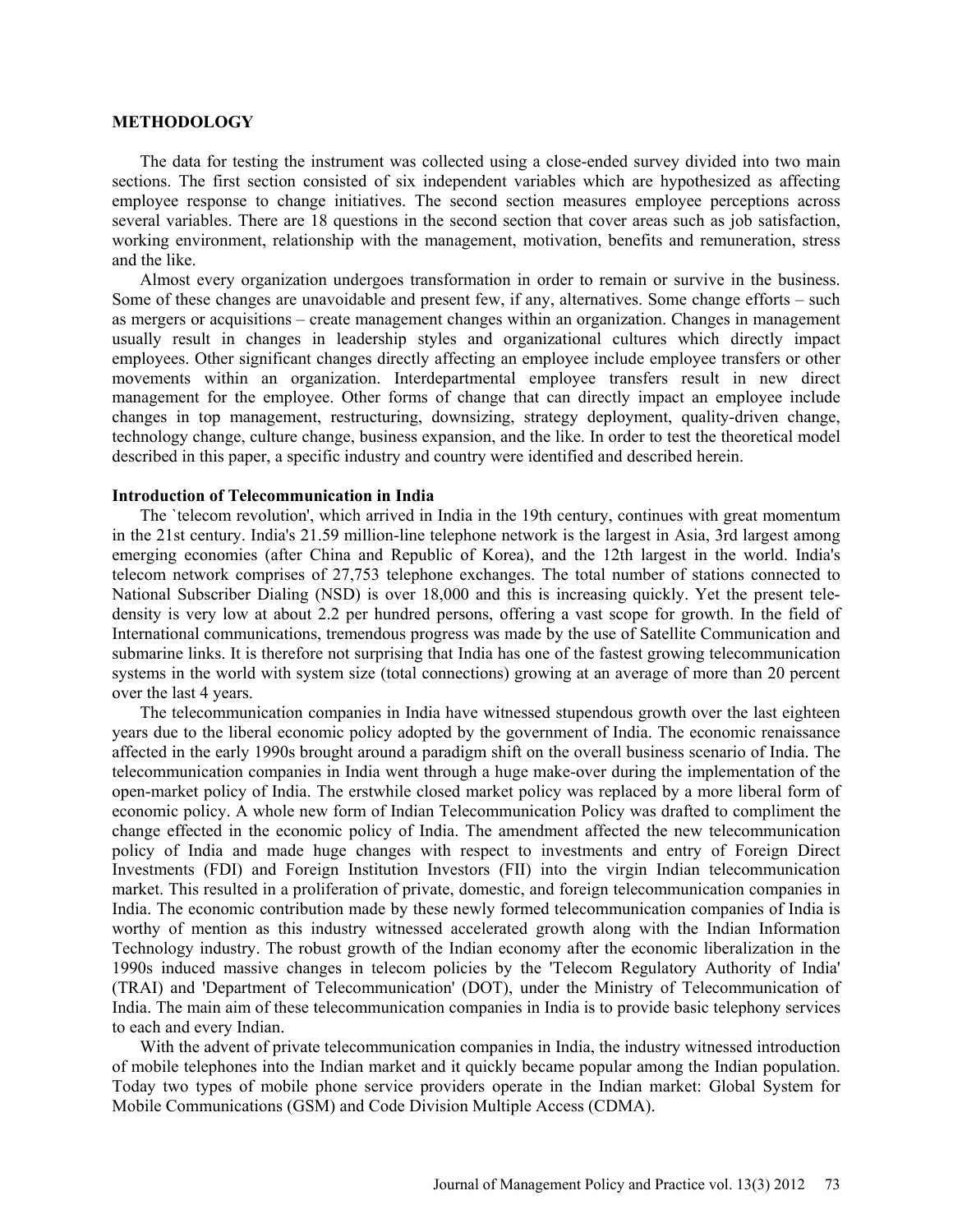The main binding objectives for all the telecommunication companies operating in India are:

- To facilitate telecommunication for all,
- Ensuring quick availability of telephone connectivity,
- Achieve universal service access at affordable prices covering all Indian villages,
- Providing world class telecommunication services,
- Solving consumer complaints, resolving disputes, and paying special attention to public interfaces,
- To provide the widest possible range of services at reasonable prices,
- To emerges as a major manufacturing base and major exporter of telecommunication equipment, and
- To protect the defense and security interests of the country.

Three types of service providers exist in the Indian telecommunication sector:

- State owned companies such as *Bharat Sanchar Nigam Ltd*; *Videsh Sanchar Nigam Ltd*; and *Mahanagar Telephone Nigam Ltd*
- Private Indian owned companies such as *Reliance Infocomm* and *Tata Teleservices*
- Foreign invested companies such as *Hutchison-Essar*; *Bharti Tele-Ventures*; *Escotel*; *Idea Cellular*; *BPL Mobile*; and *Spice Communications*.

This research is to test a theoretical model of factors influencing employee resistance towards change management. The authors selected three telecommunication companies operating in India. These companies were selected because they experienced a significant change initiative within the last five years at their respective organization. The three companies selected to be suitable for this research are: Hutchison-Essar, Idea Cellular, and Reliance Infocomm.

## **Hutchison-Essar**

Hutch India is now known as Vodafone limited. Vodafone, in joint collaboration with the Essar group, is registered as Vodafone Essar Limited. Vodafone started operations in India in 1994 when Hutchinson Telecom group acquired the cellular rights in Mumbai. Known as one of the 'most respected telecom companies' and the 'best mobile service in the country', it has operations in 16 circles with almost 50 million customers. Vodafone is the world's leading telecom company and has operations in several countries. Vodafone India provides various services to Indian customers. It has also created headlines recently with the launch of Apple iPhone 3G service. On June 15, 2007, The Vodafone-Hutchison Essar integration process was finalized. UK's Vodafone picked up Hong Kong-based Hutchison Telecommunication International's stake of 52% in Hutchison Essar. The new board includes eight nominees from Vodafone and four from the Essar Group. Mr. Ravi Ruia of the Essar Group is Chairman, Mr. Arun Sarin, CEO of Vodafone, is Vice-Chairman, and Mr. Asim Ghosh is Managing Director. The other six nominees from the Vodafone side are Mr. Paul Donovan, Mr. Gavin Darby, Mr. Vittorio Colao and Mr. Robert Barr. Mr. Analjit Singh and Mr. C.R. Dua are independent directors. The major change in management is

- Ravikant Nandkishore Ruia is the new Chairman of Vodafone-Essar. Mr. Ravi was earlier Non-Executive Chairman of Hutchison Essar Ltd. He was responsible for setting up overseas ventures of Essar Group. He is connected with several industry and trade associations both at the national and bilateral level.
- Mr. Arun Sarin took over as vice chairman of Vodafone-Essar. Earlier, he was the Chief Executive Officer of Vodafone Group PLC from July 30, 2003. He was the Chief Executive Officer at Accel-KKR. Prior to working with Accel-KKR Telecom, he served as the Chief Executive Officer and the President at InfoSpace, Inc. from April 2000 to January 2001 and served as the Vice Chairman beginning in May 2000. He also served as the President and the Chief Executive Officer of AirTouch International from April 1994 to June 1999.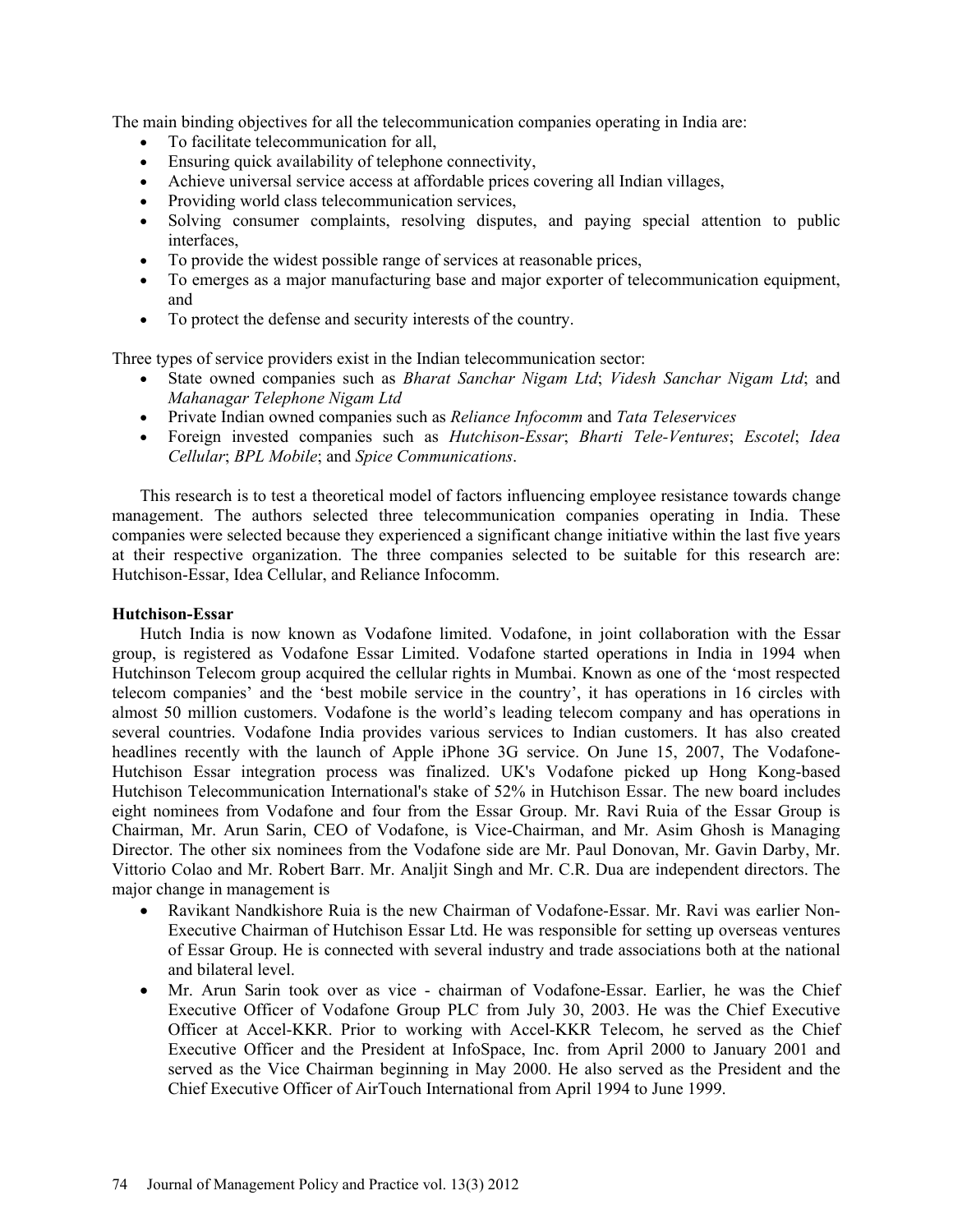• Mr. Asim Ghosh took over as Managing Director of Vodafone-Essar. Beginning in 1998, he served as the Chief Executive Officer of Vodafone India, a subsidiary of Vodafone Group plc. Mr. Ghosh had been Managing Director of Hutchison Max Telecom Private Limited, an operating company of Hutchison Telecommunications International Ltd. He serves as Managing Director of Vodafone Essar Ltd., (formerly Hutchison Essar Ltd.) and served as its Chief Executive Officer. Mr. Ghosh obtained a Bachelor of Technology in Electrical Engineering from Indian Institute of Technology, Delhi, and an MBA from Wharton Business School in the USA.

## **Idea Telecommunications Limited**

Idea Telecommunications Limited was incorporated on December 16, 1997, as Escorts Gleneagles Health-Care Private Limited. It became a public limited company on March 31, 2000 and its name was changed to Escorts Telecommunications Limited on November 16, 2000. The Company acquired the shares of Idea Telecommunications Limited on June 28, 2006 and subsequently on August 1, 2006, its name was changed to Idea Telecommunications Limited. It is among the leading mobile operators and currently operates in 11 circles in India. In addition, the company holds licenses for the Metropolitan Circle of Mumbai and the category C Circle of Bihar. It is ranked among the top three operators in six of the Established Circles and currently one of the fastest growing mobile operators. Idea has consistently grown in the established circles and new circles with an increasing market share. They have an experienced and well-positioned GSM service provider with original licenses in seven 13 circles. Idea has a history of expanding, integrating, and rebranding circles.

The competitive strengths of this company include attractive existing footprint; a critical mass of 12.44 million subscribers; strong distribution channels; high quality network structure; a national brand; and part of the Aditya Birla Group. Further, it is well positioned to grow in the rapidly expanding Indian telecommunications industry due to its growth strategies of building on its strong position in established circles; deriving synergies and economies of scale from an expanding operation; building a meritocratic organization with a strong focus on people; and focusing on customer service to enhance brand appeal.

The change initiative stems from the major change in the management, which is as follows.

- Dr. Kumar Mangalam Birla, aged 39, Chairman of the Aditya Birla Group, was appointed as Chairman in June 2006. He is also a director on the board of the Aditya Birla Group's international companies spanning Thailand, Indonesia, Malaysia, the Philippines, and Egypt. He is a director of the Central Board of Directors of the Reserve Bank of India; Chairman of the Advisory Committee constituted by the Ministry of Company Affairs; member of the Prime Minister of India's Advisory Council on Trade and Industry; Chairman of the Board of Trade reconstituted by the Union Minister of Commerce and Industry; member of the Government of Uttar Pradesh's High Powered Investment Task Force; member of the National Council of the Confederation of Indian Industry (CII); and member of the Apex Advisory Council of the Associated Chambers of Commerce and Industry of India.
- Mr. Sanjeev Aga, aged 54, was appointed Managing Director of the Company for a period of five years beginning November 1, 2006. Mr. Aga has previously been the Managing Director of Blow Plast Limited; Marketing Manager of Jenson and Nicholson Limited, Chellarams (Nigeria); and Regional Sales Manager of Asian Paints.
- Mrs. Rajashree Birla, aged 61, was appointed to Idea's Board of Directors in June 2006. She is a director on the boards of all the major Aditya Birla Group international companies spanning Thailand, Indonesia, Philippines and Egypt. Mrs. Birla is a member of the prestigious Tirumala Tirupathi Devasthanams Development Advisory Council. As a patron of arts and culture, Mrs. Birla heads the "Sangeet Kala Kendra", as its President.
- Mr. Debu Bhattacharya, aged 58, was appointed to Idea's Board of Directors in June 2006. Managing Director of Hindalco Industries Limited, Mr. Bhattacharya is the honorary President of the Aluminium Association of India and a director of the Fertilizer Association of India and also the Chairman of the National Committee on Non Ferrous Metals, Confederation of Indian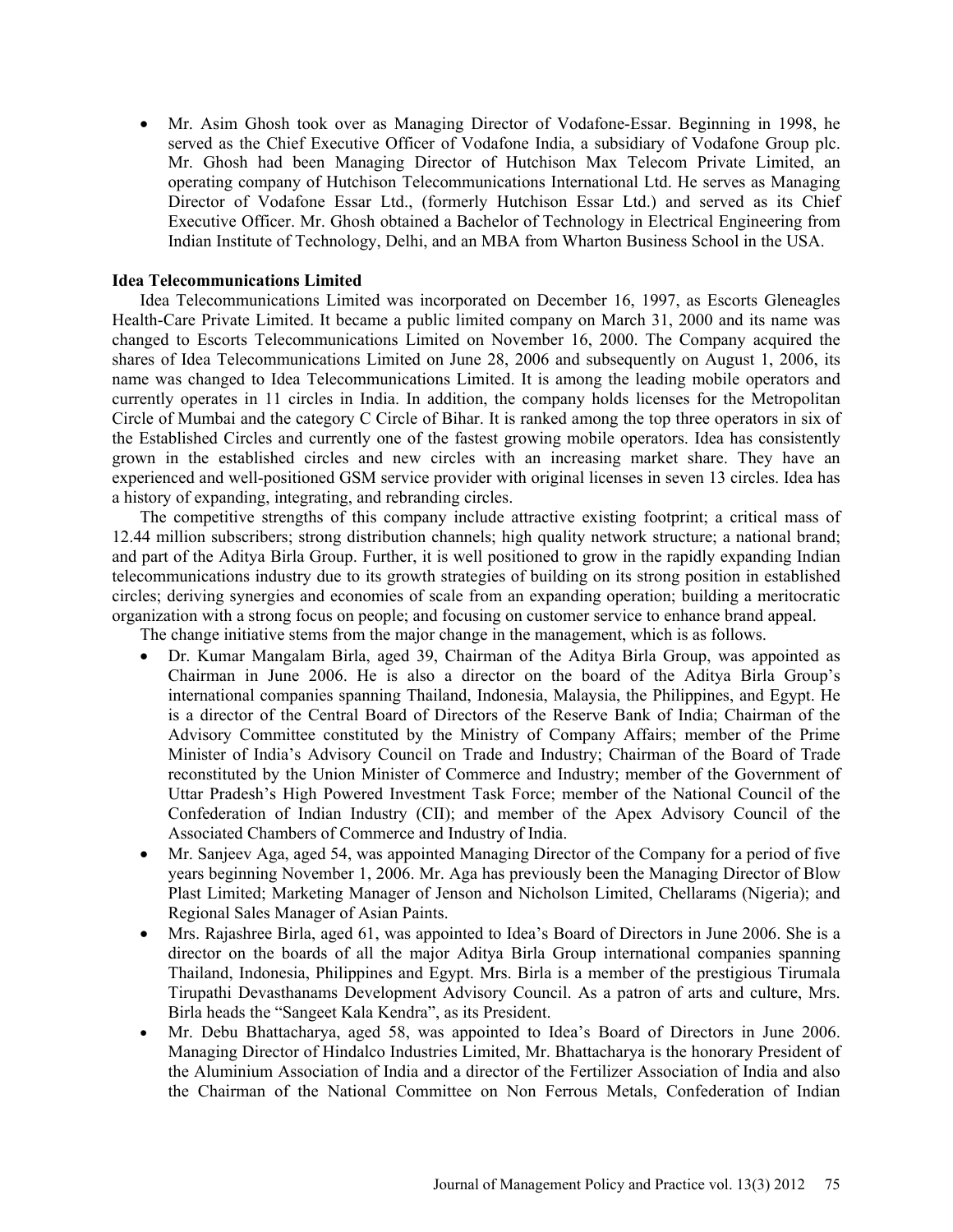Industry. Mr. Bhattacharya is also the recipient of the prestigious "India Business Leader of the Year Award (IBLA) 2005" and "The Asia Corporate Citizen of the Year Award 2005". Prior to joining the Aditya Birla Group, Mr. Bhattacharya was working for Unilever during which time he held several key positions and worked in several roles in its Indian and overseas operations. He led the chemical business of Unilever in India before moving to the Aditya Birla Group.

- Mr. Saurabh Misra, aged 59, was appointed to Board of Directors in June 2006. Mr. Misra has over 35 years of experience in management and was the Deputy Chairman of ITC Limited before joining the Aditya Birla Group. Mr. Mohan Gyani, aged 55, was formerly President and the Chief Executive Officer of AT&T Wireless Mobility Group and has considerable telecommunications and GSM-based industry experience. He holds an MBA in finance from San Francisco State University. Mr. Gyani led AT&T Wireless Service's domestic voice and data mobility businesses, focusing on completing the expansion of the company's footprint across the United States and accelerating growth, particularly in the wireless data business. Prior to its merger with Vodafone, Mr. Gyani was Executive Vice President and Chief Financial Officer of AirTouch Communications.
- Mr. Arun Thiagarajan, aged 62, was appointed to the Board of Directors in September 2006. Started his career with Asea AB Vasteras, Sweden in 1969, he became Managing Director of Flakt India Limited (previously SF India Limited), Calcutta. He has been active in the Confederation of Indian Industries, having been Chairman of the CII National Committees on Technology, IT and Quality.
- Ms. Tarjani Vakil, aged 70, was appointed to Board of Directors in September 2006. She retired as chairperson and Managing Director of Export Import Bank of India in October 1996. She has 40 years of experience in the field of Finance & Banking. She was the first lady to head a financial institution in India. She has several awards to her credit. She placed among the top 50 women executives worldwide by a KPMG survey in 1966.

# **Reliance Communications**

Reliance entered telecommunications space when the sector was opened up for private participation in the 1990s under the leadership of Dhirubhai Ambani. On December 30, 2008, Reliance Communications became the first telecom operator in the history of Indian telecommunications to simultaneously launch its GSM services in 15 circles thereby establishing itself as a pan-India operator. It had already operated GSM services in 8 circles. Today, Reliance Communications is India's largest information and communications services provider with over 20 million subscribers, and offers the full range of integrated telecom services—at prices that are, by far, the lowest anywhere in the world. It is ranked among India's top three private sector business houses in terms of net worth. The following changes were noted.

- Regarded as one of the foremost corporate leaders of contemporary India, Shri Anil D Ambani, 48, took over as Chairman of Reliance Telecommunication on June 26, 2005. He is the chairman of all listed companies of the Reliance ADA Group. He is also Chairman of the Board of Governors of Dhirubhai Ambani Institute of Information and Communication Technology, Gandhi Nagar, Gujarat. He is credited with having pioneered a number of path-breaking financial innovations in the Indian capital markets. He spearheaded the country's first forays into the overseas capital markets with international public offerings of global depositary receipts, convertibles, and bonds. He is a member of the Wharton Board of Overseers, Wharton Business School, USA; Central Advisory Committee, Central Electricity Regulatory Commission; Board of Governors, Indian Institute of Management, Ahmedabad; and the Board of Governors Indian Institute of Technology, Kanpur. In June 2004, he was elected for a six-year term as an independent member of the Rajya Sabha, Upper House of India's Parliament (a position he chose to resign voluntarily on March 25, 2006).
- Shri Deepak Shourie was appointed as independent director of Reliance on May, 2006. He has more than 37 years experience with an emphasis on media, consumer goods, and corporate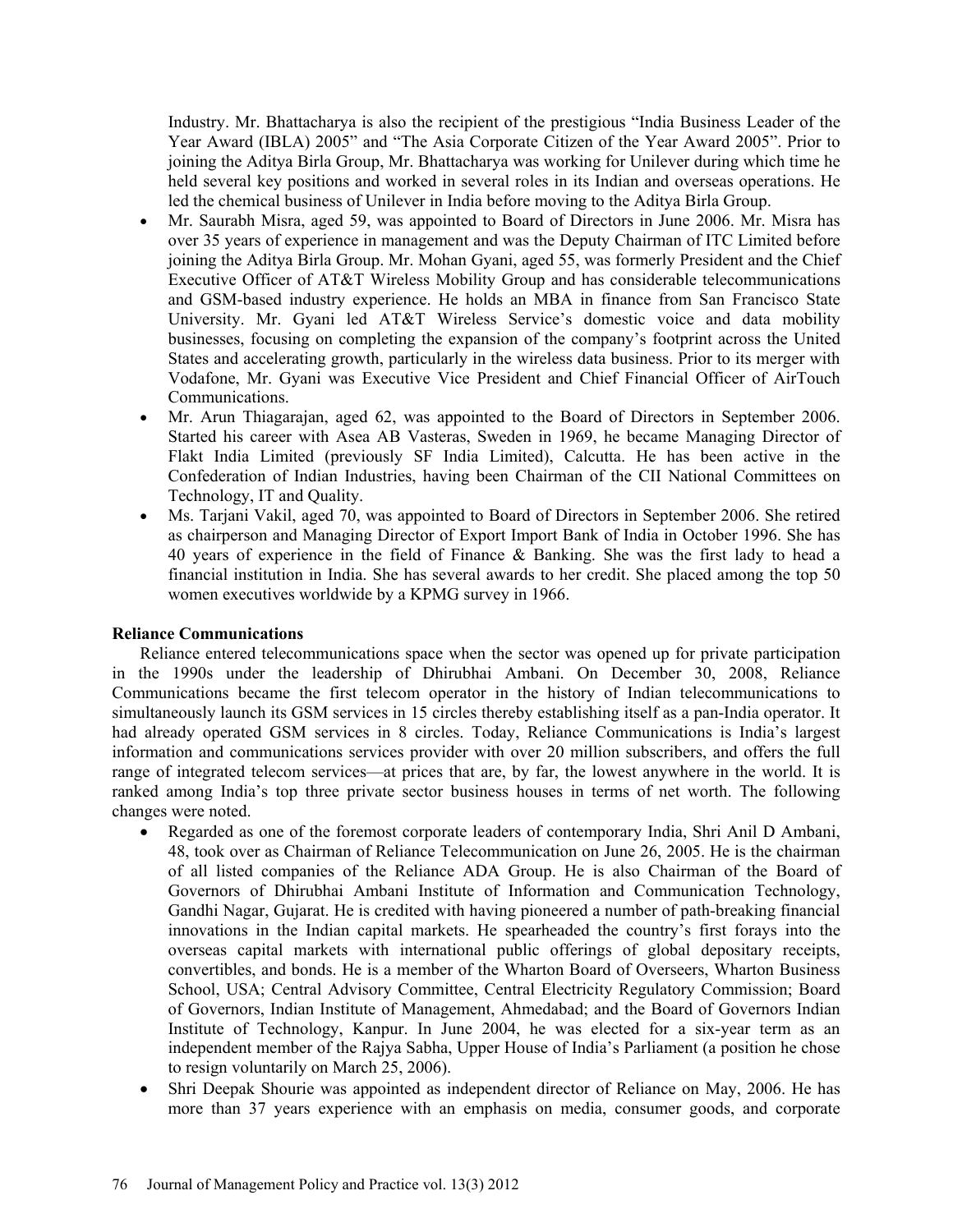affairs. He is presently holding the position of EVP and managing director of Discovery Communication India.

• Shri S.P.Talwar and Prof. Ramachandran were appointed as directors in February 2006. Prof. Ramachandran is BOC Chair Professor of Business Policy at the Indian Institute of Management, Bangalore. A qualified Chartered and Cost Accountant, Professor Ramachandran obtained his doctorate from the Indian Institute of Management, Ahmedabad. His major research interest is in the area of internationalization of firms from emerging economies. A former member of the Board of Governors of the Indian Institute of Management Bangalore, Professor Ramachandran has been the Harry Reynolds Visiting International Professor at the Wharton Business School, USA; and a Visiting Professor at INSEAD, Fontainebleau, France and the Carlson School of Management, University of Minnesota, USA.

The research was carried out in the above three telecommunication companies operating in India. As highlighted above, all three companies have recently experienced change initiatives at the executive level in their respective organization.

# **SAMPLING & DATA COLLECTION**

The target population for pretesting the developed instrument was selected in order to ensure a representative mix of the six independent variables. The survey was handed out to employees by batches at their respective office at different intervals in order to not interrupt daily business operations. The respondents were briefed on the purpose of this research and they were ensured that their responses would be treated confidentially. In total, there were 153 completed samples.

The data obtained from the pretest was analyzed using SPSS. The reliability of the instrument was highly significant with a Cronbach Alpha of 0.796. This is very encouraging as it is above the "acceptable" threshold of 0.7. In performing the frequency analysis, it was determined that the six independent variables were well represented in the initial sample. The tables below illustrate the representation of the six independent variables. As can be seen, each category of the respective independent variable was properly represented.

|        |                        | <b>Total</b> | Percent |
|--------|------------------------|--------------|---------|
| Gender | <b>Male</b>            | 81           | 52.9    |
|        | Female                 | 72           | 47.1    |
|        | <b>Total Responses</b> | 153          | 100.0   |
| Age    | <b>Below 20</b>        | 24           | 15.7    |
|        | $20 - 30$              | 48           | 31.4    |
|        | $30 - 40$              | 36           | 23.5    |
|        | $40 - 50$              | 31           | 20.3    |
|        | Above 50               | 14           | 9.2     |
|        | <b>Total Responses</b> | 153          | 100.0   |
| Income | <b>Below Rs. 5000</b>  | 15           | 9.8     |
|        | $5000 - 10000$         | 29           | 19.0    |
|        | $10000 - 20000$        | 36           | 23.5    |
|        | $20000 - 30000$        | 38           | 24.8    |
|        | $30000 - 40000$        | 27           | 17.6    |
|        | Above Rs 40000         | 8            | 5.2     |
|        | <b>Total Responses</b> | 153          | 100.0   |

#### **TABLE 1 DEMOGRAPHIC FREQUENCIES**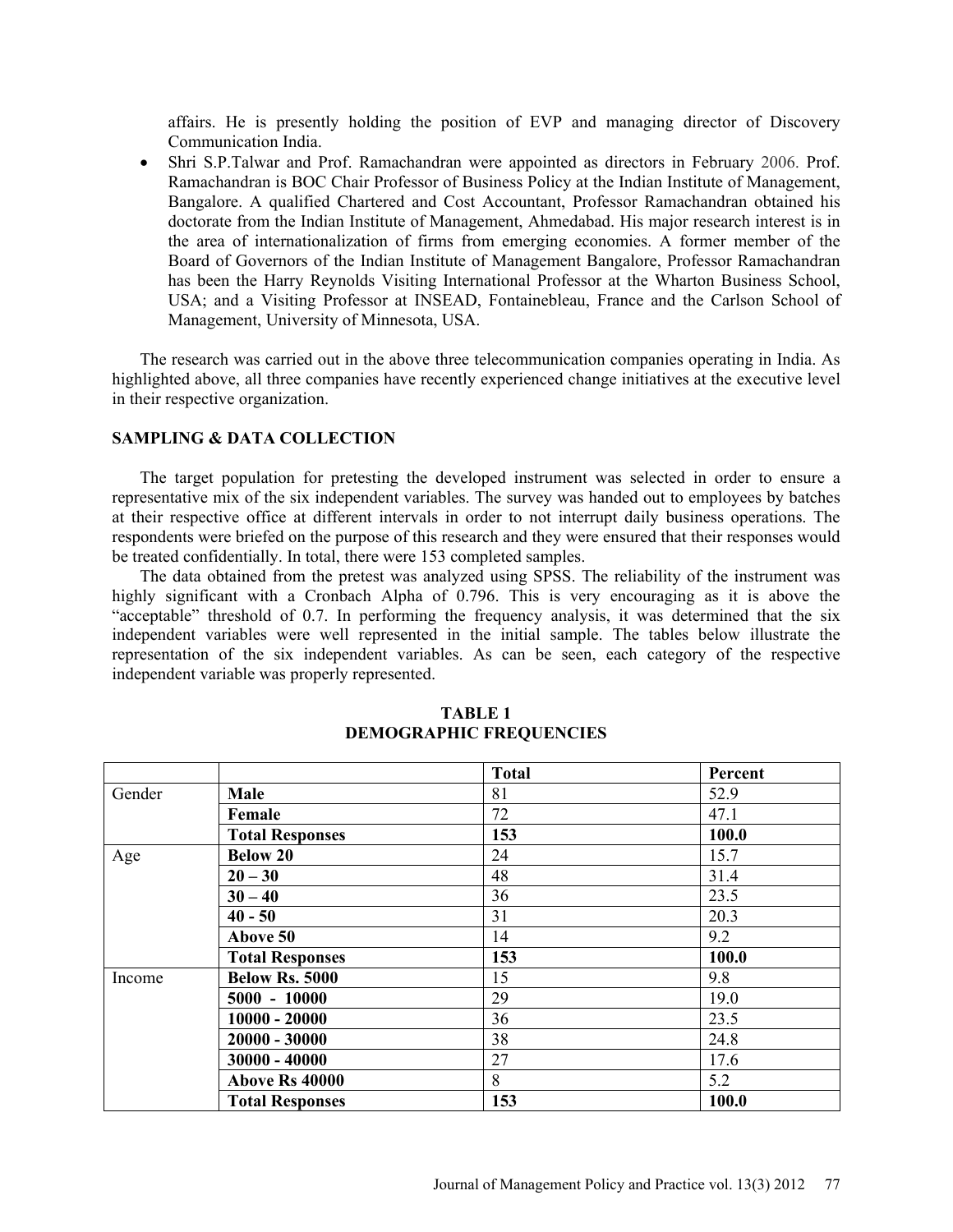| Duration      | <b>Below 1 Year</b>    |     | .7    |
|---------------|------------------------|-----|-------|
|               | I year - 2 year        | 30  | 19.6  |
|               | 2 year - 5 year        | 51  | 33.3  |
|               | 5 year - 10 year       | 41  | 26.8  |
|               | Above 10 years         | 30  | 19.6  |
|               | <b>Total Responses</b> | 153 | 100.0 |
| Qualification | <b>Under Grad.</b>     | 11  | 7.2   |
|               | Graduate               | 72  | 47.1  |
|               | Post Grad.             | 45  | 29.4  |
|               | Professional           | 25  | 16.3  |
|               | <b>Total Responses</b> | 153 | 100.0 |
| <b>Status</b> | <b>Non-Executive</b>   | 37  | 24.2  |
|               | <b>Executive</b>       | 43  | 28.1  |
|               | <b>Front Line Mgr.</b> | 36  | 23.5  |
|               | Mid level Mgr.         | 29  | 19.0  |
|               | <b>Senior Mgr.</b>     | 8   | 5.2   |
|               | <b>Total Responses</b> | 153 | 100.0 |

# **DISCUSSION AND LIMITATIONS**

The subject of change management in organizations is very wide and versatile. There are numerous types of changes that can be implemented in an organization. Organizational restructuring is but one type of change that organizations and employees face. However, the methods of implementation can vary greatly. For example, downsizing, retrenchment, job rotation, and transfers, are some examples of organizational change. Each of these methods has its own benefits and effects based on employee resistance. A restructuring process is also very industry-dependent. For example, the technology industry is more susceptible toward changes since the life cycle of these products evolves rather quickly. Employees in such an industry are more familiar with the need for change as compared to employees in more stable industries such as food services where changes take place at a slower pace. As a result, employee resistance is also dependent on the degree of familiarity of employees toward change.

Competency in effective change management facilitates a smooth transition from the old to the new. The process of change management consists of getting those involved and affected to accept the introduced changes as well as manage any resistance to them. This process includes communication, education, training, motivation, assurance, rewards and compensation.

#### **Limitations**

Since this research was performed on three particular companies in the telecommunication industry, the findings may not be generalizable to the greater population. Another limitation of this research is in the difficulty of obtaining organizations that meet the predefined requirement of having undergone a significant change initiative within the last five years. There are companies that have unions representing its employees. In such companies, the levels of employee resistance may vary greatly as compared to companies whose employees do not have union representation. This is because the employees will be well represented and the general rule applies where "many voices is louder than one voice". Positive resistance is also more effective via unions. Therefore, this project paper could be improved further by carrying out research to distinguish the difference of employee resistance in companies with and without employee unions.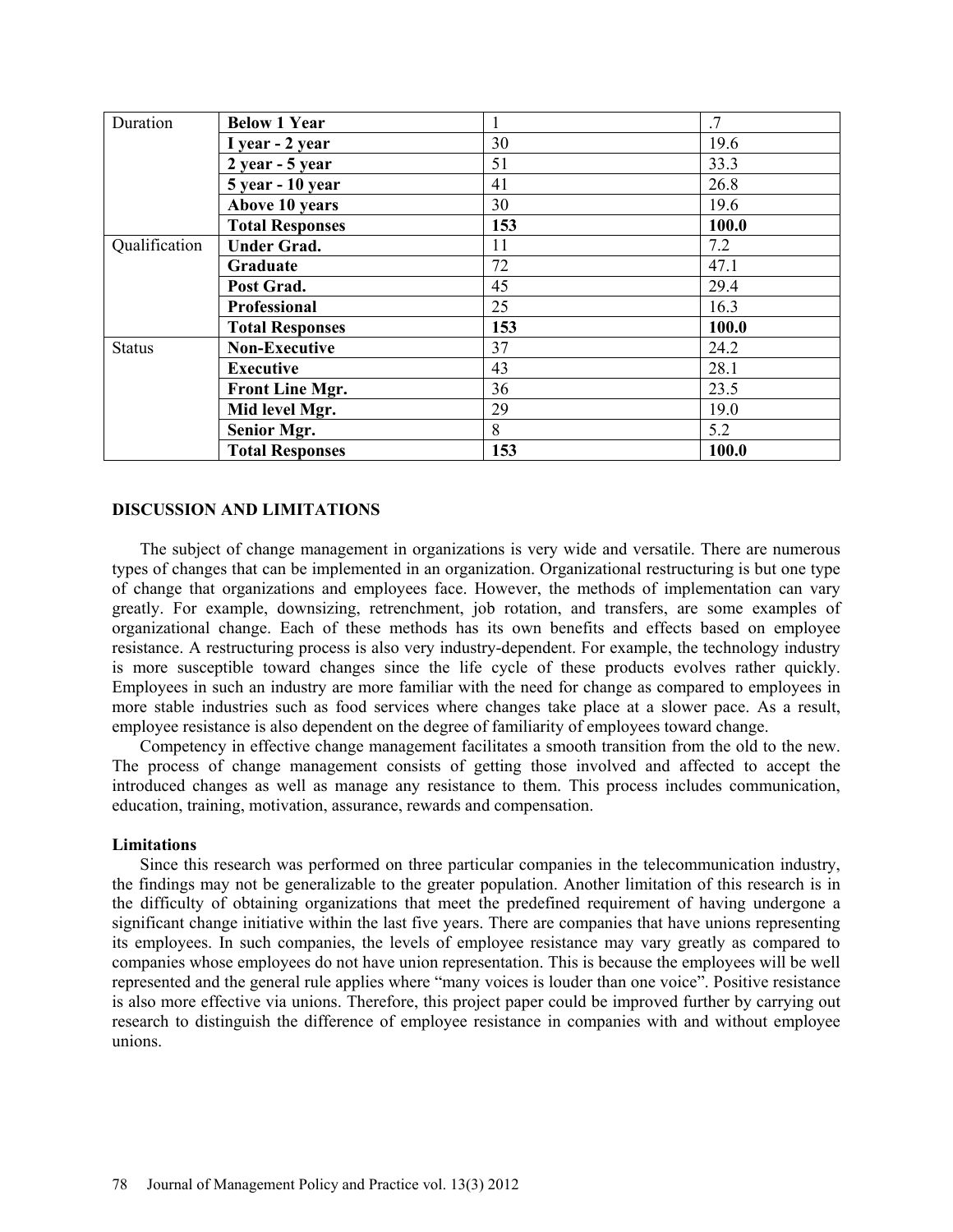#### **CONCLUSIONS AND RECOMMENDATIONS**

Employee resistance toward change initiatives is a challenging issue faced by management in the constantly evolving organizations of today. The re-structuring process of change is ubiquitous and employee resistance is one of the most critical contributors to the failure of many well-intend and wellconceived efforts to initiate change within the organization.

In many cases, vast amounts of resources are utilized by organizations on employees to transform new ways of achieving desired goals. Naturally, most employees resist change especially if it disrupts their convenience, comfort, and norms. This is the challenge that management must overcome in order to bring about desired change. Management must also seriously take into account and consider the myriad of problems that may result if they are not responsive to issues of resistance in the workplace.

With a Chronbach Alpha of 0.876, the authors feel that the theoretical model, the instrument, and the methodology are valid means to measure employee acceptance of change initiatives. Further application of the proposed model, instrument, and methodology are necessary to continue the discussion surrounding this complex issue. As of this writing, few quantifiable and applicable tools (instruments) are available to assist management when initiating and managing a change effort within their organization. The presented instrument has been tested for reliability and has proven to be highly reliable. A next step for this discussion would be to test the validity and correlate the demographic variables with the outcome of change initiatives.

# **REFERENCES**

Appelbaum, S.H., Everard, A., & Hung, L.T.S. (1999). *Strategic downsizing: Critical success factors.* Management Decision, 37(7), pp. 535-552.

Beer, Michael and Nohria, Nitin (2000). *Cracking the Code of Change.* Harvard Business Review 78, No. 3 (May–June 2000).

Bolognese, A. F. *"Employee Resistance to Organizational Change."* New Foundations website. URL: http://www.newfoundations.com/OrgTheory/Bolognese721.html

Bridges, W. (1991). *Managing transitions: making the most of change*. Reading, MA: Wesley Publishing Company.

Coetsee, L. (Summer, 1999). *From resistance to commitment.* Public Administration Quarterly, pp. 204- 222.

Colin Carnall, (2007). *Managing Change in Organizations*. Fifth Edition, Pearson Education, pp. 37-60, 78-92, 183.

Cummings, Thomas G. and Worley, Christopher G., *Organization Development and Change*, 8<sup>th</sup> Edition, 2005, Thomson. (Page 155, 308, 331, 454 &480).

de Jager, P. (2001, May/Jun). *Resistance to change: a new view of an old problem.* The Futurist, pp. 24- 27.

Dent, E. & Goldberg, S. (1999, March). *Challenging "resistance to change."* Journal of Applied Behavioral Science pp. 25-41.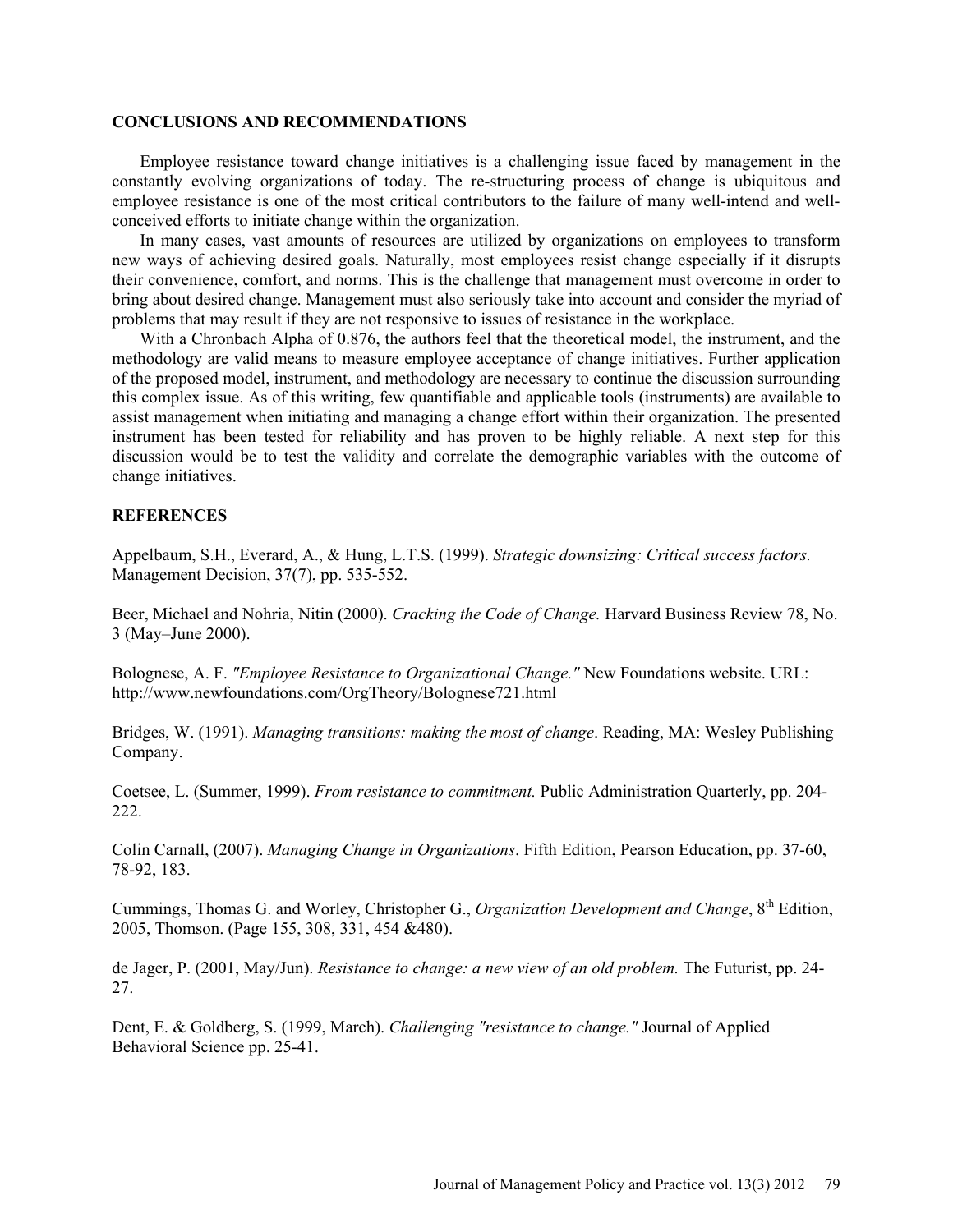Eby, L.T., Adams, D.M., Russell, J.E.A, Gaby, S.H. (2000), "Perception of Organizational Readiness for Change: Factors Related to Employees' Reaction to the Implementation of Team-based Selling", *Human Relations*, Vol.53, No.3, pp.419-28.

Folger, R. & Skarlicki, D. (1999). *Unfairness and resistance to change: hardship as mistreatment,* Journal of Organizational Change Management, pp. 35-50.

Galpin T., and Robinson, D., (1997) "Merger Integration: The Ultimate Change Management Challenge," *Mergers and Acquisitions* 31, 24-29.

George, J., & Jones, G. *"Understanding and Managing Organizational Behavior."* Custom ed. Boston: Pearson Custom Publishing.

Hammer, M., & Champy, J. (1993). *Reengineering the corporation: A manifesto for business revolution.* New York: HarperBusiness.

Hultman, K. (1995, Oct). *Scaling the wall of resistance*. Training & Development, pp. 15-22.

Kegan, R. & Lahey, L. (200 1, Nov). *The real reason people won't change*. Harvard Business Review pp. 85-92.

Kirkman, B. (2000). *Why do employees resist teams? Examining the "resistance barrier" to work team effectiveness.* International Journal of Conflict Management pp. 74-93.

Kirkpatrick, D., Ed., (1985) *How to Manage Change Effectively* (San Francisco: Jossey-Bass).

Kotter, J. P., & Schlesinger, L. *"Strategies: Addressing Resistance to Change."* Brown University website http://www.engin.brown.edu/courses/en9/spring/maureen%20frey%20Managing%20Change%20Strategi es.pdf

Kotter, J. P., & Schlesinger, L.A. (1979). *Choosing strategies for change.* Harvard Business Review pp. 106-114.

Lowder, B. T., Change Management for Survival: Becoming an Adaptive Leader (May 29, 2009). Available at SSRN: http://ssrn.com/abstract=1411492

Macri, D., Tagliaventi, M., and Bertolotti, F., (2002) "A Grounded Theory for Resistance to Change in a Small Organization," *Journal of Organizational Change Management* 15: 292-311.

Marks, M., and Mirvis, P., *Joining Forces: Making One Plus One Equal Three in Mergers, Acquisitions, and Alliances* (San Francisco: Jossey-Bass, 1998).

McShane, Steven and Travaglione, Tony, (2003). *Organizational Behavior on the Pacific Rim*. McGraw-Hill, pp. 230-232, 308, 317, 440 & 575.

Morgan, G. (1997). *Images of organization* Thousand Oaks, CA: Sage Publications, Inc.

Neck, C., (1996) "Thought Self-leadership: A Self-regulatory Approach Towards Overcoming Resistance to Organizational Change," *The International Journal of Organizational Analysis*, 4:202-16.